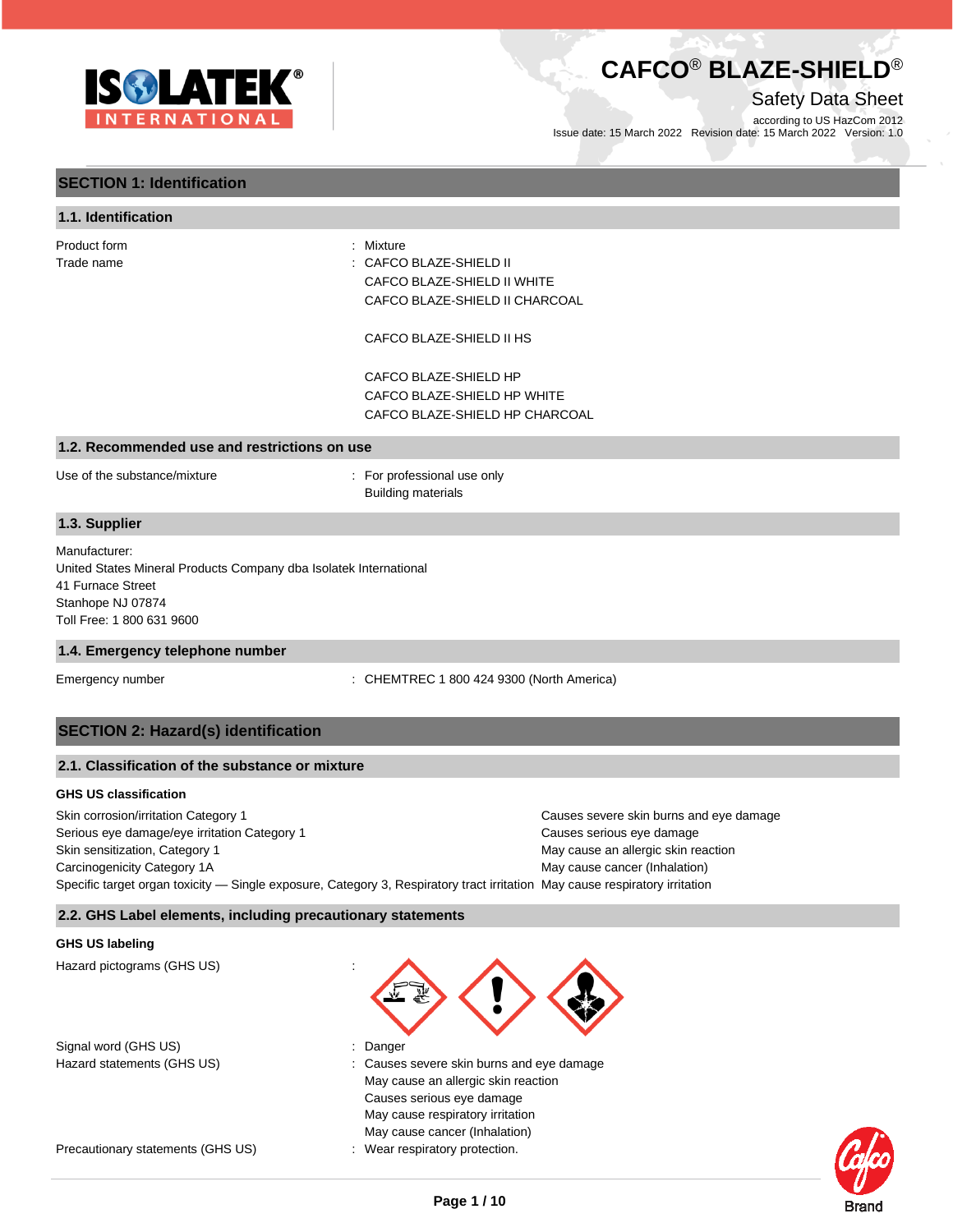# Safety Data Sheet

according to US HazCom 2012

|                                                          | Obtain special instructions before use.                                                                                                                                                     |
|----------------------------------------------------------|---------------------------------------------------------------------------------------------------------------------------------------------------------------------------------------------|
|                                                          | Do not handle until all safety precautions have been read and understood.                                                                                                                   |
|                                                          | Do not breathe dust.                                                                                                                                                                        |
|                                                          | Wash hands thoroughly after handling.                                                                                                                                                       |
|                                                          | Use only outdoors or in a well-ventilated area.                                                                                                                                             |
|                                                          | Contaminated work clothing must not be allowed out of the workplace.                                                                                                                        |
|                                                          | Wear eye protection, protective clothing, protective gloves.                                                                                                                                |
|                                                          | If swallowed: rinse mouth. Do NOT induce vomiting.                                                                                                                                          |
|                                                          | If on skin (or hair): Take off immediately all contaminated clothing. Rinse skin with water/shower.                                                                                         |
|                                                          | If inhaled: Remove person to fresh air and keep comfortable for breathing.                                                                                                                  |
|                                                          | IF IN EYES: Rinse cautiously with water for several minutes. Remove contact lenses, if present                                                                                              |
|                                                          | and easy to do. Continue rinsing.                                                                                                                                                           |
|                                                          | Immediately call a poison center or doctor.                                                                                                                                                 |
|                                                          | Call a poison center or doctor if you feel unwell.                                                                                                                                          |
|                                                          | If skin irritation or rash occurs: Get medical advice/attention.                                                                                                                            |
|                                                          | Wash contaminated clothing before reuse.                                                                                                                                                    |
|                                                          | Store in a well-ventilated place. Keep container tightly closed.                                                                                                                            |
|                                                          | Protect from moisture.                                                                                                                                                                      |
|                                                          | Store locked up.                                                                                                                                                                            |
|                                                          | Dispose of contents/container to hazardous or special waste collection point, in accordance with                                                                                            |
|                                                          | local, regional, national and/or international regulation.                                                                                                                                  |
|                                                          |                                                                                                                                                                                             |
| 2.3. Other hazards which do not result in classification |                                                                                                                                                                                             |
| Other hazards which do not result in classification      | : Dusts from this product, when combined with water or sweat, produce a corrosive alkaline<br>solution. This product may contain crystalline silica. Prolonged and/or massive inhalation of |

respirable crystalline silica dust may cause lung fibrosis, commonly referred to as silicosis.

Principal symptoms of silicosis are cough and breathlessness.

#### **2.4. Unknown acute toxicity (GHS US)**

Not applicable

### **SECTION 3: Composition/Information on ingredients**

#### **3.1. Substances**

Not applicable

#### **3.2. Mixtures**

| <b>Name</b>                                 | <b>Product identifier</b>        | $\%$        | <b>GHS US classification</b>                                                     |
|---------------------------------------------|----------------------------------|-------------|----------------------------------------------------------------------------------|
| Cement, portland, chemicals                 | CAS-No.: 65997-15-1   15 - 40    |             | Skin Irrit. 2, H315<br>Eye Dam. 1, H318<br>Skin Sens. 1, H317<br>STOT SE 3, H335 |
| Distillates, petroleum, hydrotreated middle | CAS-No.: 64742-46-7   1 - 5      |             | Acute Tox. 4 (Inhalation: dust, mist),<br>H332<br>Asp. Tox. 1, H304              |
| Calcium oxide                               | CAS-No.: 1305-78-8               | $0.5 - 1.5$ | Acute Tox. 4 (Oral), H302<br>Skin Irrit. 2, H315<br>Eye Dam. 1, H318             |
| Quartz                                      | CAS-No.: 14808-60-7   0.01 - 0.2 |             | Carc. 1A, H350<br>STOT RE 1, H372                                                |

\*Chemical name, CAS number and/or exact concentration have been withheld as confidential business information

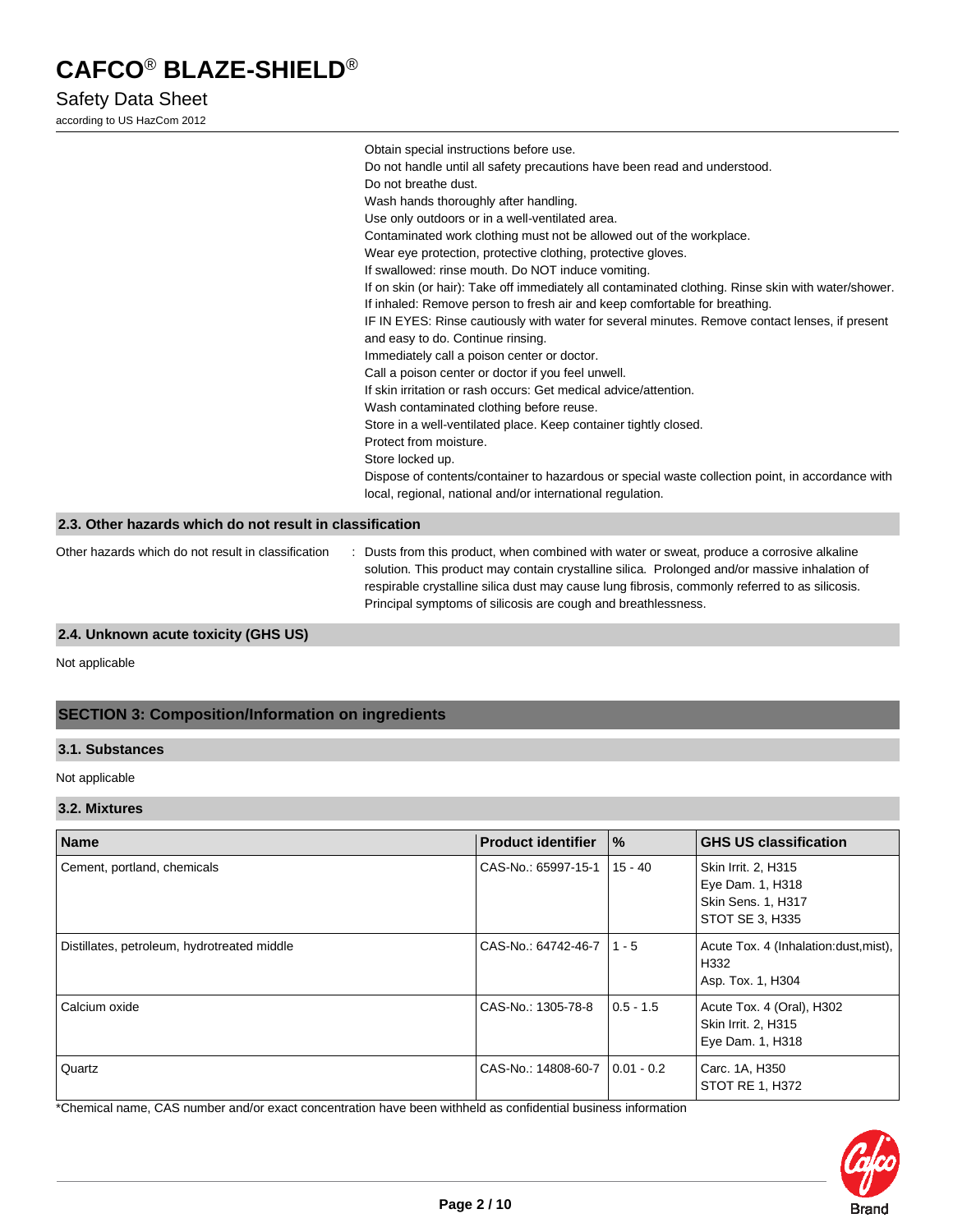# Safety Data Sheet

according to US HazCom 2012

#### **SECTION 4: First-aid measures**

### **4.1. Description of first aid measures**

| First-aid measures general<br>First-aid measures after inhalation | : If you feel unwell, seek medical advice (show the label where possible).<br>: Remove person to fresh air and keep comfortable for breathing. Call a poison<br>center/doctor/physician if you feel unwell. In all cases of doubt, or when symptoms persist, seek<br>medical attention.                                                        |
|-------------------------------------------------------------------|------------------------------------------------------------------------------------------------------------------------------------------------------------------------------------------------------------------------------------------------------------------------------------------------------------------------------------------------|
| First-aid measures after skin contact                             | : Wash off immediately and plentifully with water for at least 20 minutes. Take off immediately all<br>contaminated clothing. Get medical advice if skin irritation persists.                                                                                                                                                                  |
| First-aid measures after eye contact                              | : In case of eye contact, immediately rinse with clean water for 20-30 minutes. Remove contact<br>lenses, if present and easy to do. Continue rinsing. If eye irritation persists: Get medical<br>advice/attention.                                                                                                                            |
| First-aid measures after ingestion                                | Rinse mouth. Do not induce vomiting. If accidentally swallowed obtain immediate medical<br>attention                                                                                                                                                                                                                                           |
| 4.2. Most important symptoms and effects (acute and delayed)      |                                                                                                                                                                                                                                                                                                                                                |
| Symptoms/effects after inhalation                                 | : May cause burns. May cause respiratory irritation. May cause cancer by inhalation. This product<br>may contain crystalline silica. Prolonged and/or massive inhalation of respirable crystalline silica<br>dust may cause lung fibrosis, commonly referred to as silicosis. Principal symptoms of silicosis<br>are cough and breathlessness. |
| Symptoms/effects after skin contact                               | Causes severe skin burns. May cause an allergic skin reaction.                                                                                                                                                                                                                                                                                 |
| Symptoms/effects after eye contact                                | Serious damage to eyes.                                                                                                                                                                                                                                                                                                                        |
| Symptoms/effects after ingestion                                  | Burns or irritation of the linings of the mouth, throat, and gastrointestinal tract.                                                                                                                                                                                                                                                           |

**4.3. Immediate medical attention and special treatment, if necessary**

Treat symptomatically.

| <b>SECTION 5: Fire-fighting measures</b>                                                   |                                                                                                                                             |  |  |  |
|--------------------------------------------------------------------------------------------|---------------------------------------------------------------------------------------------------------------------------------------------|--|--|--|
| 5.1. Suitable (and unsuitable) extinguishing media                                         |                                                                                                                                             |  |  |  |
| Suitable extinguishing media<br>Unsuitable extinguishing media                             | : Use extinguishing media appropriate for surrounding fire.<br>: None known.                                                                |  |  |  |
| 5.2. Specific hazards arising from the chemical                                            |                                                                                                                                             |  |  |  |
| Fire hazard<br><b>Explosion hazard</b><br>Hazardous decomposition products in case of fire | : Presents no particular fire or explosion hazard.<br>: No hazard identified.<br>: No hazardous decomposition products known.               |  |  |  |
| 5.3. Special protective equipment and precautions for fire-fighters                        |                                                                                                                                             |  |  |  |
| Protection during firefighting                                                             | : Do not attempt to take action without suitable protective equipment. Self-contained breathing<br>apparatus. Complete protective clothing. |  |  |  |

| <b>SECTION 6: Accidental release measures</b>                            |                                                                                                                                           |  |  |
|--------------------------------------------------------------------------|-------------------------------------------------------------------------------------------------------------------------------------------|--|--|
| 6.1. Personal precautions, protective equipment and emergency procedures |                                                                                                                                           |  |  |
| General measures                                                         | : Ventilate spillage area. Avoid creating or spreading dust.                                                                              |  |  |
| 6.1.1. For non-emergency personnel                                       |                                                                                                                                           |  |  |
| Protective equipment                                                     | : Wear recommended personal protective equipment. For further information refer to section 8:<br>"Exposure controls/personal protection". |  |  |
| Emergency procedures                                                     | : Avoid contact with skin and eyes. Do not breathe dust.                                                                                  |  |  |

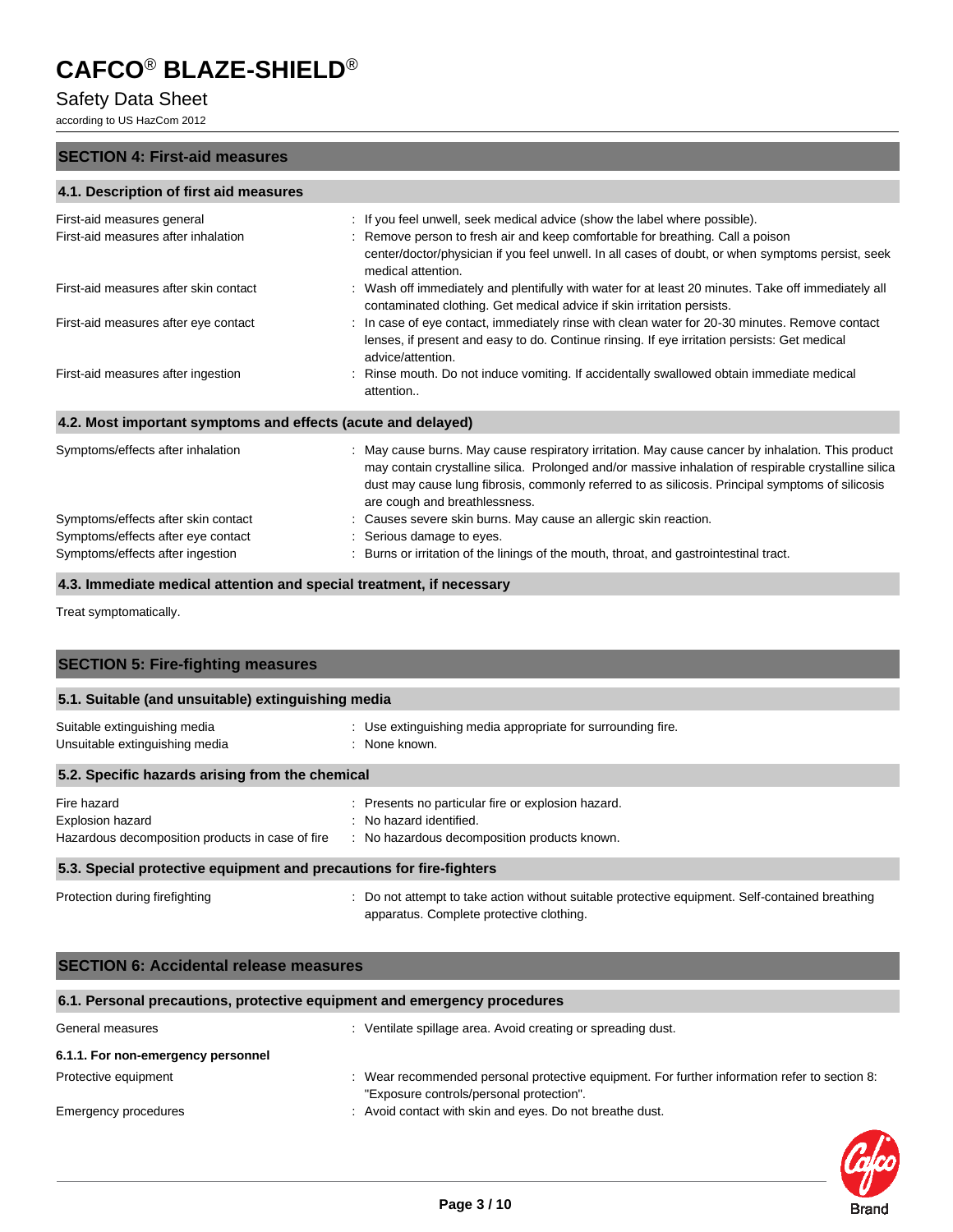# Safety Data Sheet

according to US HazCom 2012

| 6.1.2. For emergency responders                           |                                                                                                                                                                |
|-----------------------------------------------------------|----------------------------------------------------------------------------------------------------------------------------------------------------------------|
| Protective equipment                                      | : Do not attempt to take action without suitable protective equipment. For further information refer<br>to section 8: "Exposure controls/personal protection". |
| Emergency procedures                                      | : Stop leak if safe to do so. Prevent entry to sewers and public waters. Notify authorities if product<br>enters sewers or public waters.                      |
| 6.2. Environmental precautions                            |                                                                                                                                                                |
| Avoid release to the environment.                         |                                                                                                                                                                |
| 6.3. Methods and material for containment and cleaning up |                                                                                                                                                                |
| For containment<br>Methods for cleaning up                | : Collect spillage. Avoid creating or spreading dust.<br>: Mechanically recover the product. On land, sweep or shovel into suitable containers. Minimize       |

generation of dust. Store away from other materials. Notify authorities if product enters sewers or public waters. Other information **contracts** on the contracts of materials or solid residues at an authorized site.

### **6.4. Reference to other sections**

For further information refer to section 8: "Exposure controls/personal protection". For disposal of residues refer to section 13 : "Disposal considerations".

# **SECTION 7: Handling and storage**

### **7.1. Precautions for safe handling** Additional hazards when processed : Dusts from this product, when combined with water or sweat, produce a corrosive alkaline solution Precautions for safe handling **included instructions before use.** Do not handle until all safety precautions have been read and understood. Ensure adequate ventilation. Use only outdoors or in a well-ventilated area. Do not breathe dust. Avoid contact with skin and eyes. Wear personal protective equipment. Take all necessary technical measures to avoid or minimize the release of the product on the workplace. Limit quantities of product at the minimum necessary for handling and limit the number of exposed workers. Floors, walls and other surfaces in the hazard area must be cleaned regularly. Hygiene measures example of the state of Always wash hands after handling the product. Contaminated work clothing should not be allowed out of the workplace. Wash contaminated clothing before reuse. Separate working clothes from town clothes. Launder separately. Do not eat, drink or smoke when using this product. **7.2. Conditions for safe storage, including any incompatibilities**

| Technical measures     | : Provide adequate ventilation to minimize dust concentrations.                                |
|------------------------|------------------------------------------------------------------------------------------------|
| Storage conditions     | : Store locked up. Store in a well-ventilated place. Keep container tightly closed. Keep cool. |
| Incompatible materials | : Strong acids and oxidants.                                                                   |

### **SECTION 8: Exposure controls/personal protection**

#### **8.1. Control parameters**

# **CAFCO BLAZE-SHIELD**

No additional information available

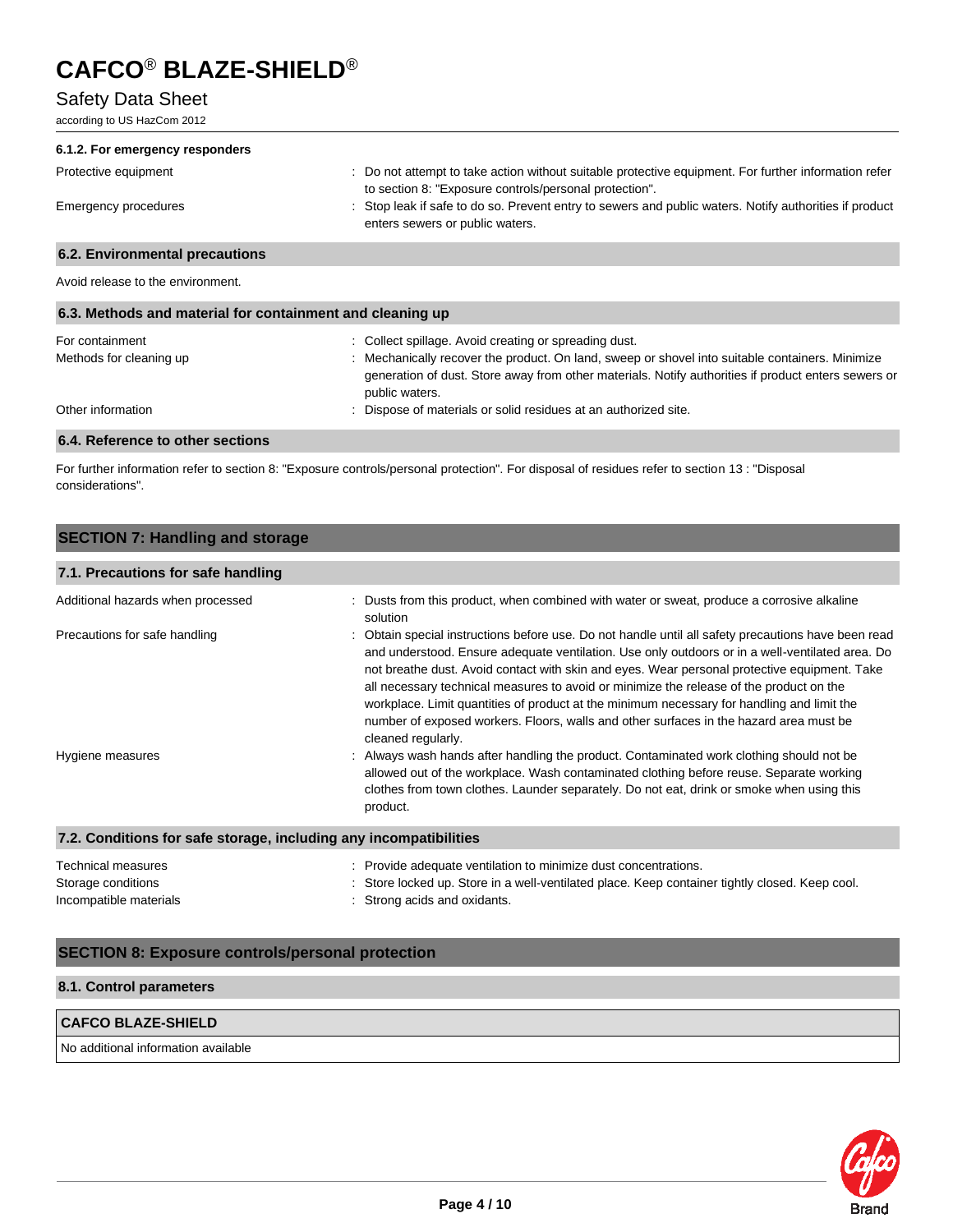# Safety Data Sheet

according to US HazCom 2012

| Cement, portland, chemicals (65997-15-1)                 |                                                                                    |  |  |
|----------------------------------------------------------|------------------------------------------------------------------------------------|--|--|
| USA - ACGIH - Occupational Exposure Limits               |                                                                                    |  |  |
| Local name                                               | Portland cement                                                                    |  |  |
|                                                          |                                                                                    |  |  |
| <b>ACGIH OEL TWA</b>                                     | $10 \text{ mg/m}^3$                                                                |  |  |
| Remark (ACGIH)                                           | (particulate matter containing no asbestos and <1% crystalline silica)             |  |  |
| ACGIH chemical category                                  | Not Classifiable as a Human Carcinogen                                             |  |  |
| Regulatory reference                                     | ACGIH 2022                                                                         |  |  |
| USA - OSHA - Occupational Exposure Limits                |                                                                                    |  |  |
| Local name                                               | Portland cement                                                                    |  |  |
| OSHA PEL (TWA) [1]                                       | 15 mg/m <sup>3</sup> (total dust)<br>5 mg/m <sup>3</sup> (respirable dust)         |  |  |
| OSHA PEL (TWA) [2]                                       | 50 ppm                                                                             |  |  |
| Remark (OSHA)                                            | Table Z-3. CAS No. source: eCFR Table Z-1.                                         |  |  |
| Regulatory reference (US-OSHA)                           | OSHA Annotated Table Z-1 and OSHA Annotated Table Z-3 Mineral Dusts                |  |  |
| <b>USA - NIOSH - Occupational Exposure Limits</b>        |                                                                                    |  |  |
| NIOSH REL (TWA)                                          | 10 mg/m <sup>3</sup> (total dust)<br>5 mg/m <sup>3</sup> (respirable dust)         |  |  |
| Distillates, petroleum, hydrotreated middle (64742-46-7) |                                                                                    |  |  |
| No additional information available                      |                                                                                    |  |  |
| <b>Calcium oxide (1305-78-8)</b>                         |                                                                                    |  |  |
| USA - ACGIH - Occupational Exposure Limits               |                                                                                    |  |  |
| Local name                                               | Calcium oxide                                                                      |  |  |
| ACGIH OEL TWA                                            | $2$ mg/m <sup>3</sup>                                                              |  |  |
| Remark (ACGIH)                                           | TLV® Basis: URT irr                                                                |  |  |
| Regulatory reference                                     | ACGIH 2022                                                                         |  |  |
| USA - OSHA - Occupational Exposure Limits                |                                                                                    |  |  |
| Local name                                               | Calcium oxide                                                                      |  |  |
| OSHA PEL (TWA) [1]                                       | $5 \text{ mg/m}^3$                                                                 |  |  |
| Regulatory reference (US-OSHA)                           | <b>OSHA Annotated Table Z-1</b>                                                    |  |  |
| USA - NIOSH - Occupational Exposure Limits               |                                                                                    |  |  |
| NIOSH REL (TWA)                                          | $2$ mg/m <sup>3</sup>                                                              |  |  |
| Quartz (14808-60-7)                                      |                                                                                    |  |  |
| USA - ACGIH - Occupational Exposure Limits               |                                                                                    |  |  |
| Local name                                               | Silica crystaline - quartz                                                         |  |  |
| ACGIH OEL TWA                                            | 0.025 mg/m <sup>3</sup> (respirable particulate matter)                            |  |  |
| Remark (ACGIH)                                           | TLV® Basis: Pulm fibrosis; lung cancer. Notations: A2 (Suspected Human Carcinogen) |  |  |
| ACGIH chemical category                                  | Suspected Human Carcinogen                                                         |  |  |

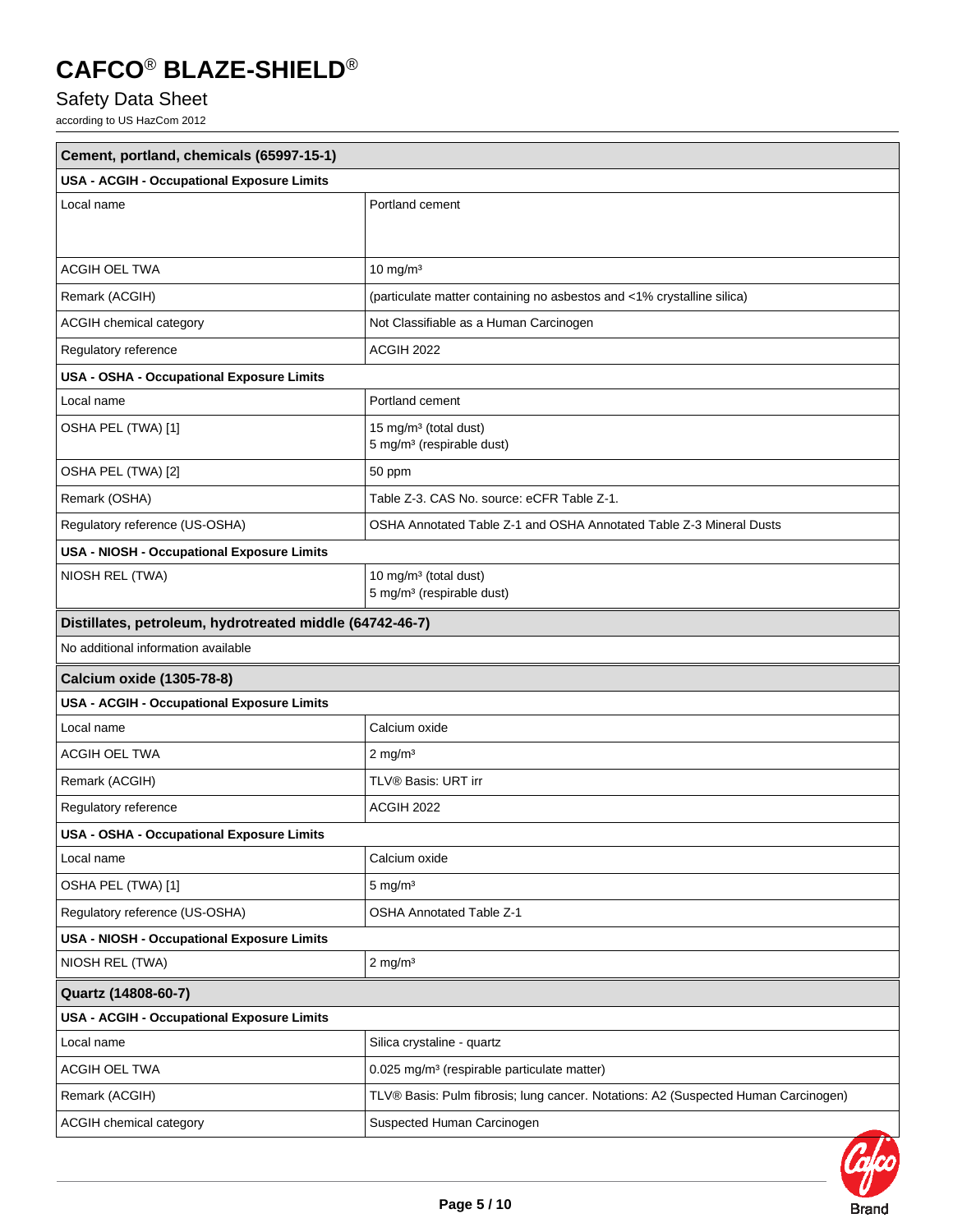# Safety Data Sheet

according to US HazCom 2012

| Quartz (14808-60-7)                              |                                                                                                                                                   |  |
|--------------------------------------------------|---------------------------------------------------------------------------------------------------------------------------------------------------|--|
| Regulatory reference                             | <b>ACGIH 2022</b>                                                                                                                                 |  |
| <b>USA - OSHA - Occupational Exposure Limits</b> |                                                                                                                                                   |  |
| Local name                                       | Quartz (Respirable) (Silica: Crystalline)                                                                                                         |  |
| OSHA PEL (TWA) [1]                               | 50 μg/m <sup>3</sup> (Respirable crystalline silica)                                                                                              |  |
| Remark (OSHA)                                    | Table Z-3. For OSHA PEL (TWA): Use formulas: (250 / (%SiO2+5)) for mppcf and (10 mg/m3 /<br>(%SiO2+2)) for mg/m3. CAS No. source: eCFR Table Z-1. |  |
| Regulatory reference (US-OSHA)                   | <b>OSHA Annotated Table Z-3 Mineral Dusts</b>                                                                                                     |  |
| USA - IDLH - Occupational Exposure Limits        |                                                                                                                                                   |  |
| <b>IDLH</b>                                      | 50 mg/m <sup>3</sup> (respirable dust)                                                                                                            |  |
| USA - NIOSH - Occupational Exposure Limits       |                                                                                                                                                   |  |
| NIOSH REL (TWA)                                  | $0.05$ mg/m <sup>3</sup> (respirable dust)                                                                                                        |  |
| 8.2. Appropriate engineering controls            |                                                                                                                                                   |  |
| Appropriate engineering controls                 | : Ensure good ventilation of the work station. Emergency eye wash fountains and safety showers                                                    |  |

Environmental exposure controls : Avoid release to the environment.

#### **8.3. Individual protection measures/Personal protective equipment**

#### **Personal protective equipment:**

Safety glasses. Gloves. Dustproof clothing. Respiratory protection. Dust production: dust mask with filter type P1.

#### **Hand protection:**

Wear suitable gloves resistant to chemical penetration. Choosing the proper glove is a decision that depends not only on the type of material, but also on other quality features, which differ for each manufacturer

should be available in the immediate vicinity of any potential exposure.

#### **Eye protection:**

Safety glasses with side guards should be worn to prevent injury from airborne particles and/or other eye contact with this product

#### **Skin and body protection:**

Long sleeved protective clothing

#### **Respiratory protection:**

In case of inadequate ventilation wear respiratory protection. Where excessive dust may result, wear approved mask. Use a dust filter

#### **Personal protective equipment symbol(s):**



#### **Other information:**

Do not eat, drink or smoke during use.

#### **SECTION 9: Physical and chemical properties**

### **9.1. Information on basic physical and chemical properties**

Physical state : Solid Appearance : Powder.

- 
- 
- Color : White Gray dark gray

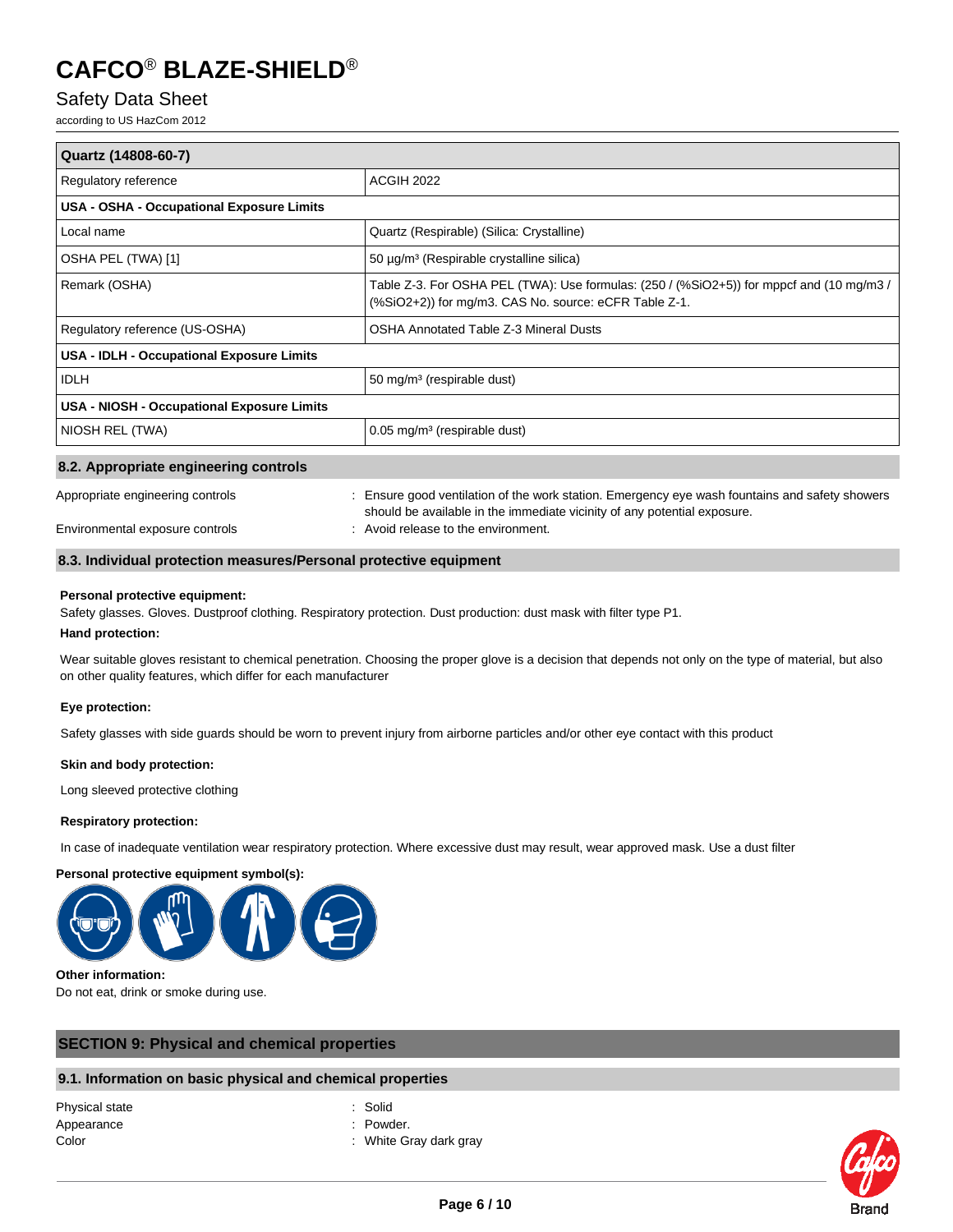## Safety Data Sheet

according to US HazCom 2012

| Odor                                            | Odorless           |
|-------------------------------------------------|--------------------|
| Odor threshold                                  | No data available  |
| рH                                              | $11.5 - 12.5$      |
| Melting point                                   | 981 °C (1797.8 °F) |
| Freezing point                                  | 981 °C (1797.8 °F) |
| Boiling point                                   | No data available  |
| Flash point                                     | No data available  |
| Relative evaporation rate (butyl acetate=1)     | No data available  |
| Flammability (solid, gas)                       | No data available  |
| Vapor pressure                                  | No data available  |
| Relative vapor density at 20 °C                 | No data available  |
| Relative density                                | No data available  |
| Solubility                                      | No data available  |
| Partition coefficient n-octanol/water (Log Pow) | No data available  |
| Auto-ignition temperature                       | No data available  |
| Decomposition temperature                       | No data available  |
| Viscosity, kinematic                            | No data available  |
| Viscosity, dynamic                              | No data available  |
| <b>Explosion limits</b>                         | No data available  |
| <b>Explosive properties</b>                     | No data available  |
| Oxidizing properties                            | No data available  |
|                                                 |                    |

#### **9.2. Other information**

No additional information available

#### **SECTION 10: Stability and reactivity**

#### **10.1. Reactivity**

The product is non-reactive under normal conditions of use, storage and transport.

#### **10.2. Chemical stability**

Stable under normal conditions.

#### **10.3. Possibility of hazardous reactions**

Dusts from this product, when combined with water or sweat, produce a corrosive alkaline solution.

#### **10.4. Conditions to avoid**

Avoid raising powdered materials into airborne dust.

#### **10.5. Incompatible materials**

Strong acids and oxidants.

#### **10.6. Hazardous decomposition products**

Under normal conditions of storage and use, hazardous decomposition products should not be produced.

# **SECTION 11: Toxicological information 11.1. Information on toxicological effects** Acute toxicity (oral) : Not classified (Based on available data, the classification criteria are not met)

Acute toxicity (dermal) : Not classified (Based on available data, the classification criteria are not met) Acute toxicity (inhalation) : Not classified (Based on available data, the classification criteria are not met)

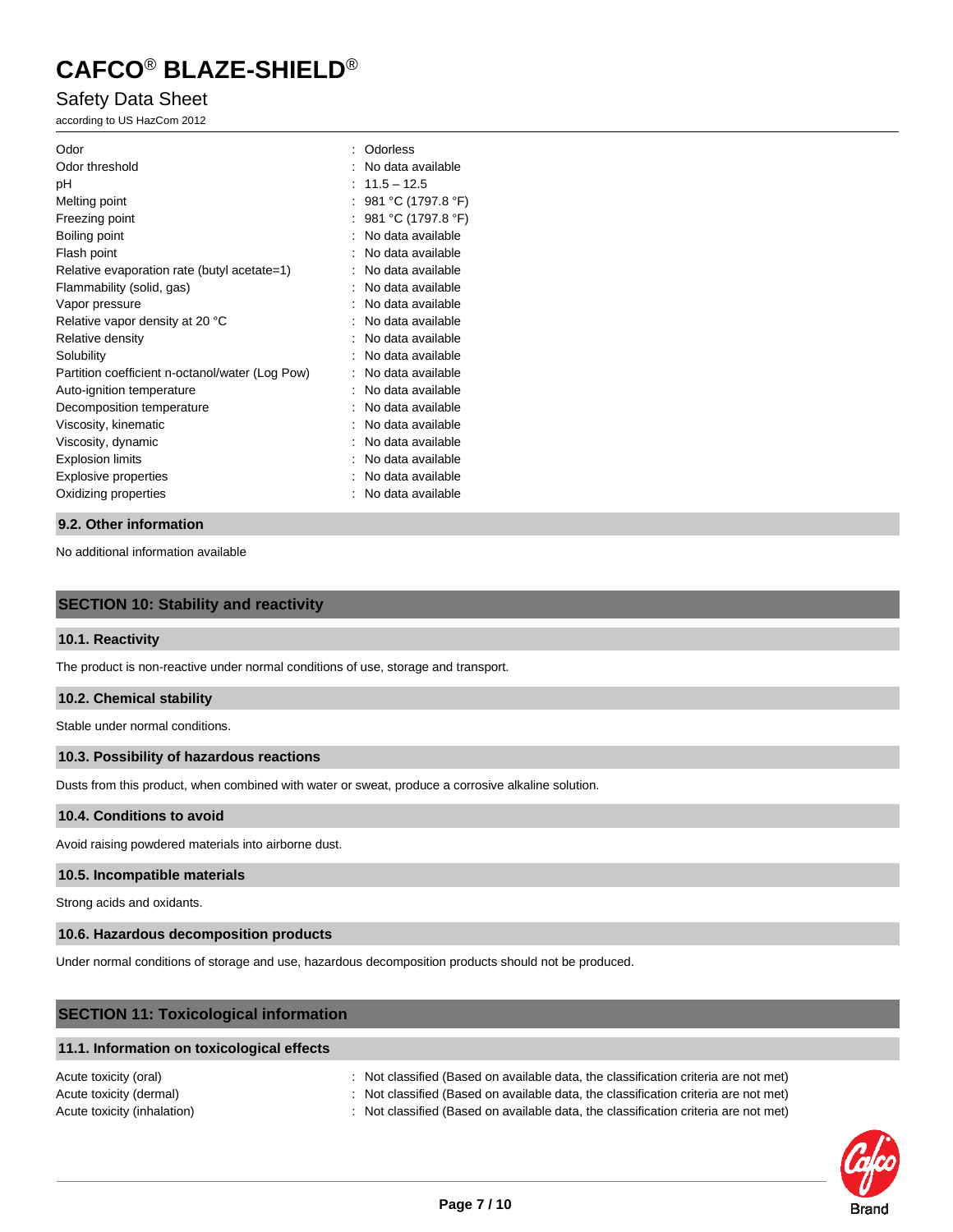# Safety Data Sheet

according to US HazCom 2012

| Distillates, petroleum, hydrotreated middle (64742-46-7) |                                                                                                                                                                                                                                                       |  |  |
|----------------------------------------------------------|-------------------------------------------------------------------------------------------------------------------------------------------------------------------------------------------------------------------------------------------------------|--|--|
| LD50 oral rat                                            | 7400 mg/kg                                                                                                                                                                                                                                            |  |  |
| LD50 dermal rabbit                                       | > 2000 mg/kg                                                                                                                                                                                                                                          |  |  |
| LC50 Inhalation - Rat                                    | 4.6 mg/l/4h                                                                                                                                                                                                                                           |  |  |
| Calcium oxide (1305-78-8)                                |                                                                                                                                                                                                                                                       |  |  |
| LD50 oral rat                                            | 500 mg/kg                                                                                                                                                                                                                                             |  |  |
| LC50 Inhalation - Rat                                    | $> 6.04$ mg/l/4h                                                                                                                                                                                                                                      |  |  |
| Skin corrosion/irritation                                | Causes severe skin burns.<br>pH: 11.5 - 12.5                                                                                                                                                                                                          |  |  |
| Serious eye damage/irritation                            | Causes serious eye damage.<br>pH: 11.5 - 12.5                                                                                                                                                                                                         |  |  |
| Respiratory or skin sensitization                        | May cause an allergic skin reaction.                                                                                                                                                                                                                  |  |  |
| Germ cell mutagenicity                                   | Not classified (Based on available data, the classification criteria are not met)                                                                                                                                                                     |  |  |
| Carcinogenicity                                          | May cause cancer (Inhalation).                                                                                                                                                                                                                        |  |  |
|                                                          | This product may contain crystalline silica. Prolonged and/or massive inhalation of respirable<br>crystalline silica dust may cause lung fibrosis, commonly referred to as silicosis. Principal<br>symptoms of silicosis are cough and breathlessness |  |  |

| Quartz (14808-60-7)                          |                                                                                                                                                                                                                                                                                                                                              |  |  |
|----------------------------------------------|----------------------------------------------------------------------------------------------------------------------------------------------------------------------------------------------------------------------------------------------------------------------------------------------------------------------------------------------|--|--|
| IARC group                                   | 1 - Carcinogenic to humans                                                                                                                                                                                                                                                                                                                   |  |  |
| National Toxicity Program (NTP) Status       | Known Human Carcinogens                                                                                                                                                                                                                                                                                                                      |  |  |
| In OSHA Hazard Communication Carcinogen list | Yes                                                                                                                                                                                                                                                                                                                                          |  |  |
| Reproductive toxicity                        | Not classified (Based on available data, the classification criteria are not met)                                                                                                                                                                                                                                                            |  |  |
| STOT-single exposure                         | May cause respiratory irritation.                                                                                                                                                                                                                                                                                                            |  |  |
| Cement, portland, chemicals (65997-15-1)     |                                                                                                                                                                                                                                                                                                                                              |  |  |
| STOT-single exposure                         | May cause respiratory irritation.                                                                                                                                                                                                                                                                                                            |  |  |
| STOT-repeated exposure                       | Not classified (Based on available data, the classification criteria are not met)                                                                                                                                                                                                                                                            |  |  |
| Quartz (14808-60-7)                          |                                                                                                                                                                                                                                                                                                                                              |  |  |
| STOT-repeated exposure                       | Causes damage to organs (lungs) through prolonged or repeated exposure (Inhalation).                                                                                                                                                                                                                                                         |  |  |
| Aspiration hazard                            | Not classified (Based on available data, the classification criteria are not met)                                                                                                                                                                                                                                                            |  |  |
| Viscosity, kinematic                         | No data available                                                                                                                                                                                                                                                                                                                            |  |  |
| Symptoms/effects after inhalation            | May cause burns. May cause respiratory irritation. May cause cancer by inhalation. This product<br>may contain crystalline silica. Prolonged and/or massive inhalation of respirable crystalline silica<br>dust may cause lung fibrosis, commonly referred to as silicosis. Principal symptoms of silicosis<br>are cough and breathlessness. |  |  |
| Symptoms/effects after skin contact          | Causes severe skin burns. May cause an allergic skin reaction.                                                                                                                                                                                                                                                                               |  |  |
| Symptoms/effects after eye contact           | Serious damage to eyes.                                                                                                                                                                                                                                                                                                                      |  |  |
| Symptoms/effects after ingestion             | Burns or irritation of the linings of the mouth, throat, and gastrointestinal tract.                                                                                                                                                                                                                                                         |  |  |
| Other information                            | Likely routes of exposure: ingestion, inhalation, skin and eye.                                                                                                                                                                                                                                                                              |  |  |

# **SECTION 12: Ecological information**

### **12.1. Toxicity**

| Ecology - general                                        | Before neutralisation, the product may represent a danger to aquatic organisms. |  |  |  |
|----------------------------------------------------------|---------------------------------------------------------------------------------|--|--|--|
| Distillates, petroleum, hydrotreated middle (64742-46-7) |                                                                                 |  |  |  |
| $ $ LC50 - Fish $[1]$                                    | 35 mg/l (Exposure time: 96 h - Species: Pimephales promelas [flow-through])     |  |  |  |
| $ $ LC50 - Fish $[2]$                                    | > 10000 mg/l (Exposure time: 96 h - Species: Pimephales promelas [static])      |  |  |  |

**Brand**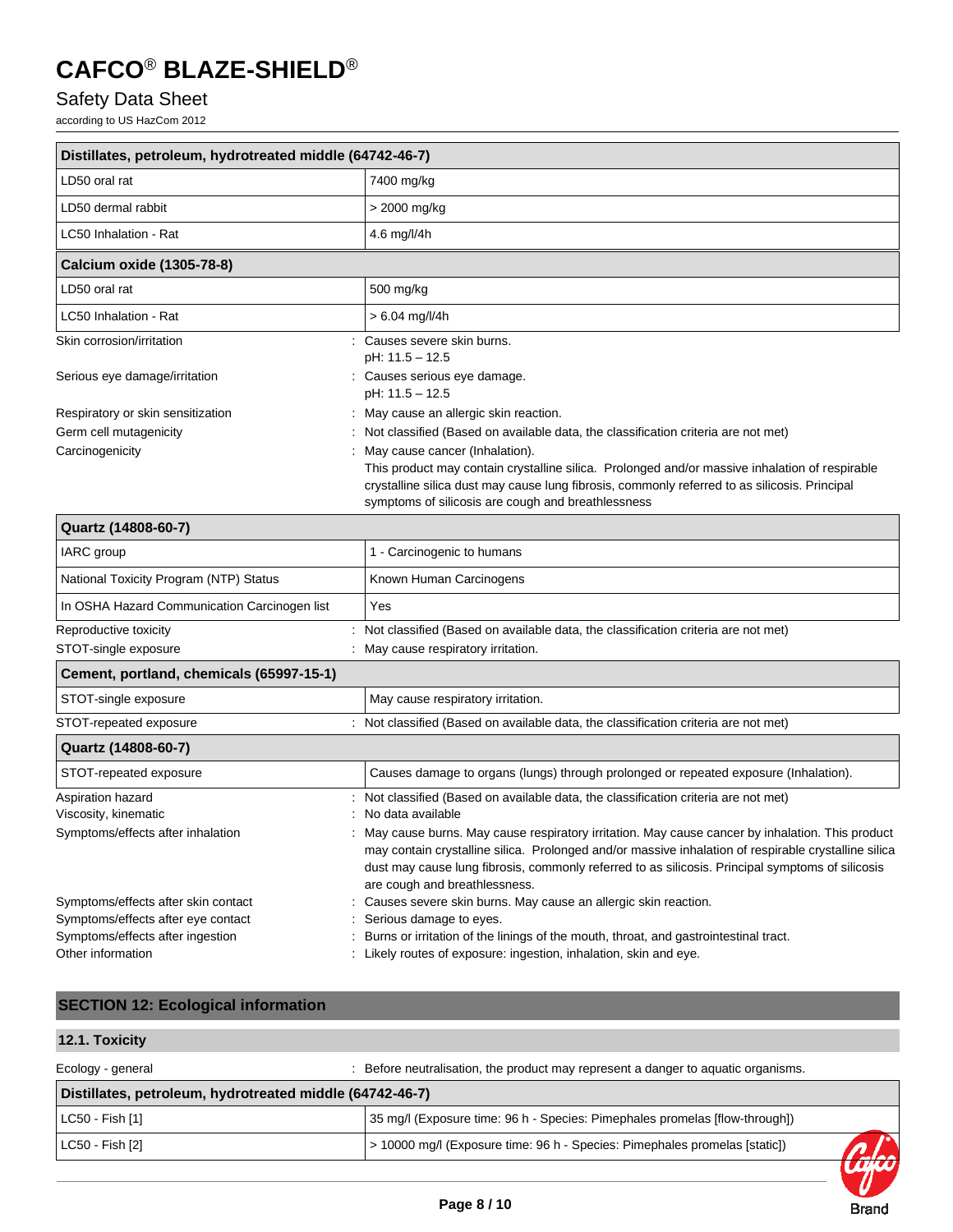# Safety Data Sheet

according to US HazCom 2012

| Calcium oxide (1305-78-8)                            |                                                                                                                                  |  |  |  |  |
|------------------------------------------------------|----------------------------------------------------------------------------------------------------------------------------------|--|--|--|--|
| LC50 - Fish [1]                                      | 1070 mg/l (Exposure time: 96 h - Species: Cyprinus carpio [static])                                                              |  |  |  |  |
| 12.2. Persistence and degradability                  |                                                                                                                                  |  |  |  |  |
| No additional information available                  |                                                                                                                                  |  |  |  |  |
| 12.3. Bioaccumulative potential                      |                                                                                                                                  |  |  |  |  |
| <b>Calcium oxide (1305-78-8)</b>                     |                                                                                                                                  |  |  |  |  |
| BCF - Fish [1]                                       | (no bioaccumulation)                                                                                                             |  |  |  |  |
| 12.4. Mobility in soil                               |                                                                                                                                  |  |  |  |  |
| No additional information available                  |                                                                                                                                  |  |  |  |  |
| 12.5. Other adverse effects                          |                                                                                                                                  |  |  |  |  |
| Other information                                    | Avoid release to the environment.                                                                                                |  |  |  |  |
| <b>SECTION 13: Disposal considerations</b>           |                                                                                                                                  |  |  |  |  |
| 13.1. Disposal methods                               |                                                                                                                                  |  |  |  |  |
| Waste treatment methods<br>Ecology - waste materials | Dispose of contents/container in accordance with licensed collector's sorting instructions.<br>Avoid release to the environment. |  |  |  |  |

### **SECTION 14: Transport information**

| In accordance with DOT / TDG / IMDG / IATA |                |                |                |  |  |  |
|--------------------------------------------|----------------|----------------|----------------|--|--|--|
| <b>DOT</b>                                 | <b>TDG</b>     | <b>IMDG</b>    | <b>IATA</b>    |  |  |  |
| 14.1. UN number                            |                |                |                |  |  |  |
| Not regulated for transport                |                |                |                |  |  |  |
| 14.2. Proper Shipping Name                 |                |                |                |  |  |  |
| Not applicable                             | Not applicable | Not applicable | Not applicable |  |  |  |
| 14.3. Transport hazard class(es)           |                |                |                |  |  |  |
| Not applicable                             | Not applicable | Not applicable | Not applicable |  |  |  |
| 14.4. Packing group                        |                |                |                |  |  |  |
| Not applicable                             | Not applicable | Not applicable | Not applicable |  |  |  |
| 14.5. Environmental hazards                |                |                |                |  |  |  |
| Not applicable                             | Not applicable | Not applicable | Not applicable |  |  |  |
|                                            |                |                |                |  |  |  |
| No supplementary information available     |                |                |                |  |  |  |

# **SECTION 15: Regulatory information**

### **15.1. US Federal regulations**

No additional information available